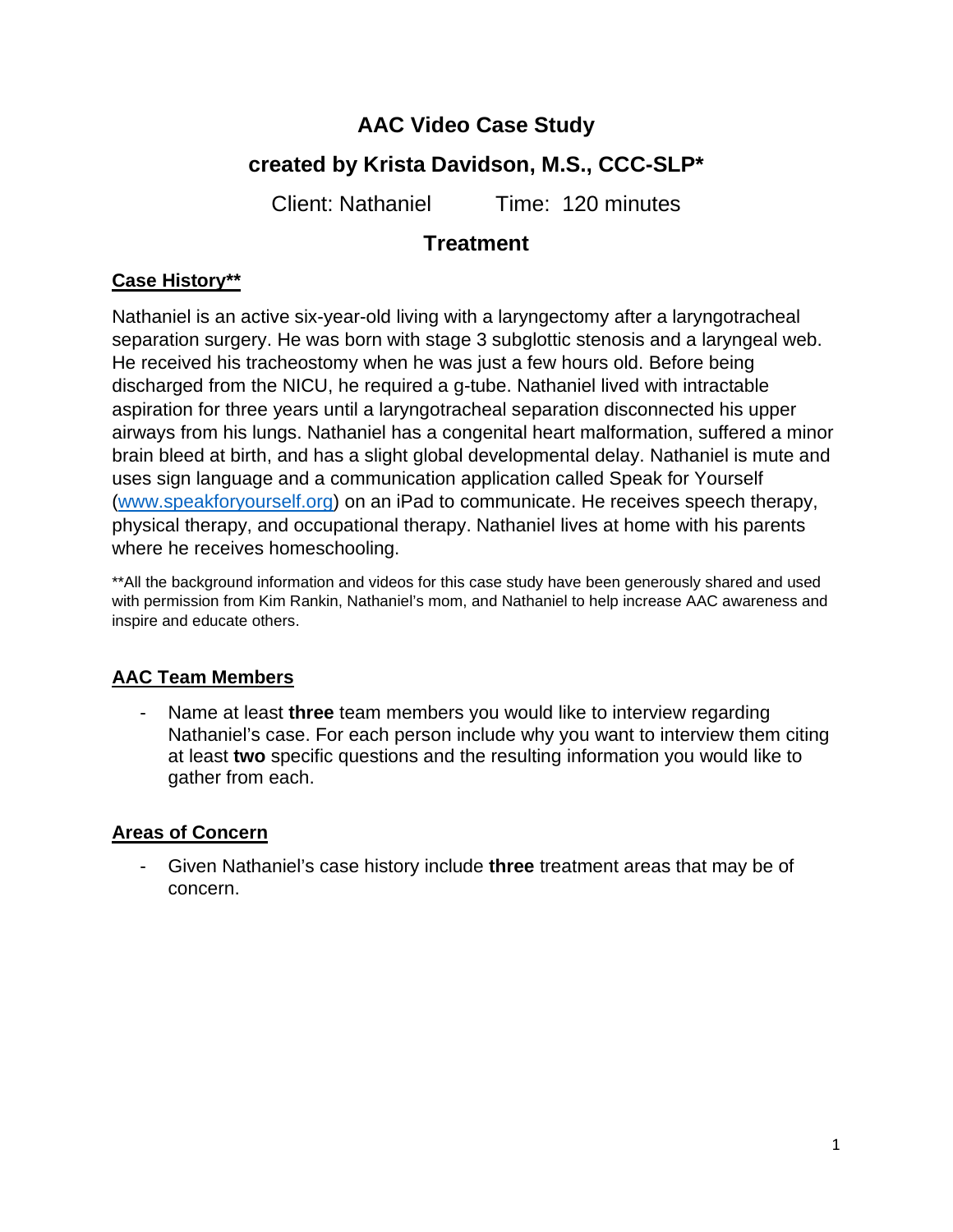### **Treatment**

See Resource page below for additional assistance.

#### **Module 1**

**<https://www.facebook.com/HoldMyWords/videos/253753319087667/>**

- His mother/teacher honors both manual sign and SGD usage in this video clip. What words does Nathaniel sign? What words does he say with SGD? Why is it important to honor both communication modes?
- Why are repeated readings of a preferred book beneficial for a child who uses AAC? Name and describe at least **three** literacy and/or communication skills that can be practiced during shared book reading. Provide one reference to support your answer.

#### **Module 2**

**<https://www.facebook.com/HoldMyWords/videos/1466895993417875/>**

- Name and describe **two** prompting strategies Nathaniel's mother/teacher uses during this video?
- Generate either **one** operational *or* linguistic goal that would coordinate with this activity.
- Describe **two** additional activities (e.g., therapeutic, play) you would like to implement with Nathaniel to address this goal.

#### **Module 3**

**<https://www.facebook.com/HoldMyWords/videos/243674780110172/>**

- In the video description, Nathaniel's mother explains the communication breakdown that occurs. If this type of breakdown occurred during a speech therapy session, describe **two** strategies you could use with Nathaniel to repair the breakdown.
- Generate **one** strategic goal to address repairing communication breakdowns.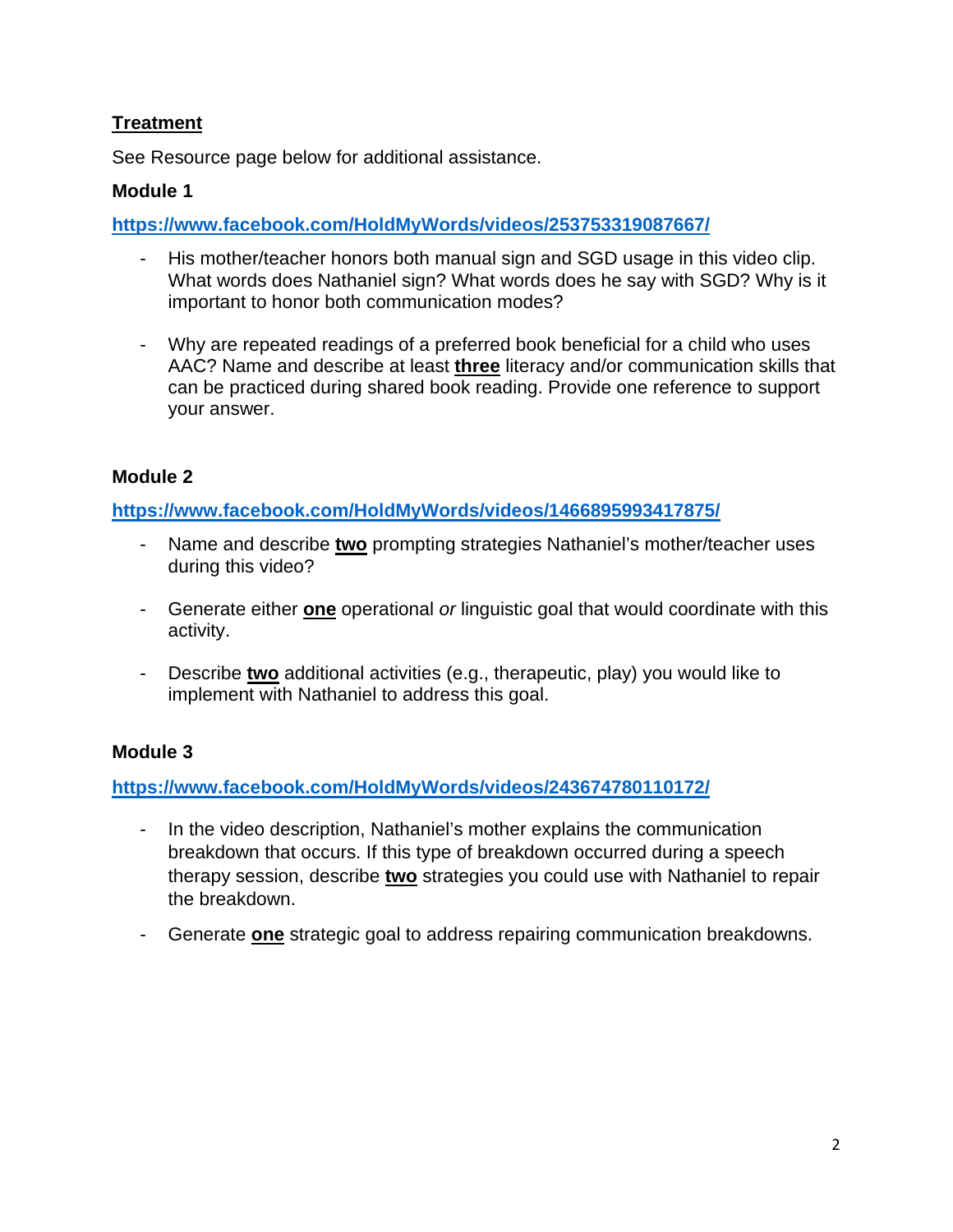#### **Module 4**

**<https://www.facebook.com/HoldMyWords/videos/184566145791747/>**

- Why might his mother be focusing on the production of the word, "mama"?
- List **two** quality resources/websites for information regarding the implementation of an artificial larynx.

#### **Module 5**

**<https://www.facebook.com/HoldMyWords/videos/1539815816125892/>**

- Generate **one** receptive language goal that would coordinate with this activity.
- Describe **one** additional activity you would like to implement with Nathanial to address this goal.

#### **Module 6**

**<https://www.facebook.com/HoldMyWords/videos/1368340726606736/>**

- Why might Nathaniel prefer to use single words for his messages?
- Requesting permission to leave the table is important in his family. Provide **two**  other ways you could make the production of longer utterances both necessary and meaningful to Nathaniel during therapy?

#### **Recommendations**

- Based on the information generated above, how would you plan to move forward with Nathaniel's case?
- How could you collaborate with his family to best address his goals?
- Are there specific areas of communicative competence you would prioritize? Why or why not?
- Why is it important for Nathaniel to have a robust and multimodal communication system?